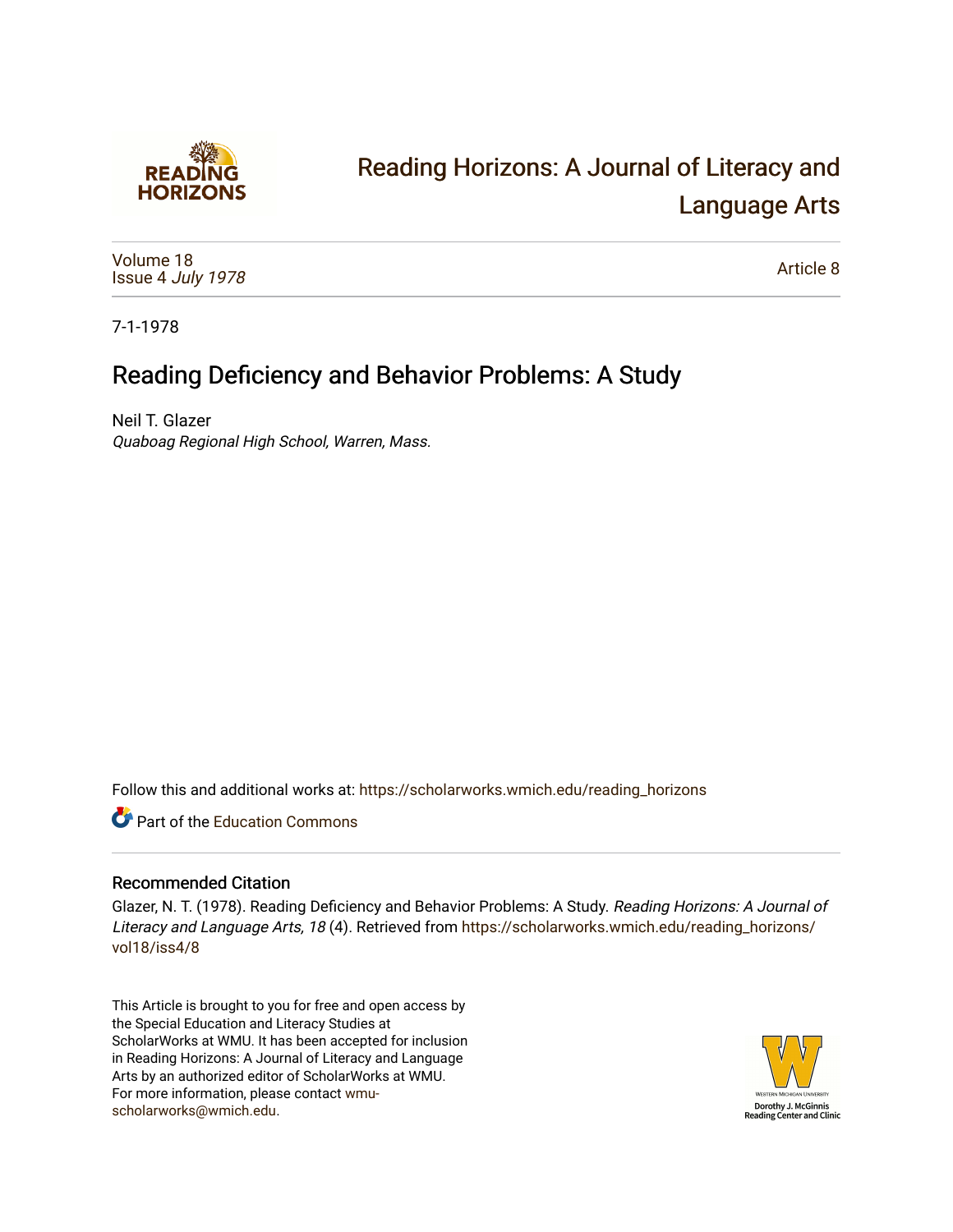## *READING DEFICIENCY AND* **READING DEFICIENCY AND**  *BEHAVIOR PROBLEMS: A STUDY* **BEHAVIOR PROBLEMS: A STUDY**

### *Neil T. Glazer* **Nei I T. Glazer**

#### **PRINCIPAL, QUABOAG REGIONAL HIGH SCHOOL, WARREN MASSACHUSETTS** PRINCIPAL, QUABOAG REGIONAL HIGH SCHOOL, WARREN MASSACHUSETTS

Early in the 1973 school year, original researchwasconducted in a New Early in the 1973 school year, original research was conducted in a New England public school concerning the relationship between reading England public school concerning the relationship between reading deficiency and disciplinary problems. A description of the researchdesign deficiency and disciplinary problems. A description of the research design and the results of the project were published in the**Journal of the New** and the results the project were published in *thejournal of the New*  **England Reading Association.** Since that time further studies have been *England Reading Association.* Since that time further studies have been conducted using a more sophisticated research plan and an expanded conducted using a more sophisticated research plan and an expanded statistical analysis of the results. Even more significant than the continued statistical analysis of the results. Even more significant the continued research in the relationship between reading and behavior is longitudinal research in the relationship between reading and behavior is longitudinal aspects of the study; the students that participated in the original 1973 aspects of the study; the students that participated in the original 1973 study are now eligible for high school graduation. The follow-up on their study are now eligible for high school graduation. The follow-up on their progress is significant in light of the work done to remediate their learning deficiency and help them become better adjusted to school.

The Original Study The Original Study

Accurate records were kept of all students sent to the Office for Accurate records were kept of all students sent to the Office for Disciplinary Infractions, problems ranged fromsimple truancy to the more Disciplinary Infractions, problems from simple truancy to more severe problems of delinquency. Each student was given the Gates-severe problems of delinquency. Each student was given the Gates-MacGinitie Test and the results recorded. At the end of the semester one MacGinitie Test and the results recorded. At the end of the semester one hundred students had been referred to the office. The vast majority of the students scored well belowgrade placement in reading, eighty-nine of the students scored well below grade placement in reading, eighty-nine of the one hundred were performing below grade placement with the mean one hundred were performing below grade placement with the mean reading 2.2 years behind. Only eleven of the students performed at or above reading 2.2 years behind. Only eleven of the students performed at or above grade placement on the Gates MacGinitie. grade placement on Gates MacGinitie.

The students were randomly divided into control and experimental The students were randomly divided into control and experimental groups. The experimental group received individual and small group groups. The experimental group received individual and small group instruction in reading a minimum of twice a week with either a member of instruction in reading a minimum of twice a week with either a member of the professional staff or a university tutor. The control group continued in the professional staff or a university tutor. The control group continued in regular classes without special help in reading. regular classes without special in reading.

At the same time a rating scale was developed to measure and classify At the same time a rating scale was developed to measure and classify the different types of behavior problems in the school; the behavior could the different types of behavior problems in the school; the behavior could then be quantitatively measured forstudents in both the experimental and then be quantitatively measured for students in both the experimental and the control groups. During the experimental period accurate records were the control groups. During the experimental period accurate records were kept on both the behavior of each child and the progress made in reading. At the conclusion of the research project, a complete statistical analysis was At the conclusion of the research project, a complete statistical analysis was made for the behavior and reading achievement for individuals in both the made for the behavior and reading achievement for individuals in both the experimental and control groups. experimental and control groups.

Statistically, it was indicated that the experimental group improved in Statistically. it was indicated that the experimental group improved in reading. This was established by administering the Gates-MacGinitie asthe reading. This was established by administering the Gates-MacGinitie as the post test and comparing reading scores. At the same time, those students in post test and comparing reading scores. At the same time. those students in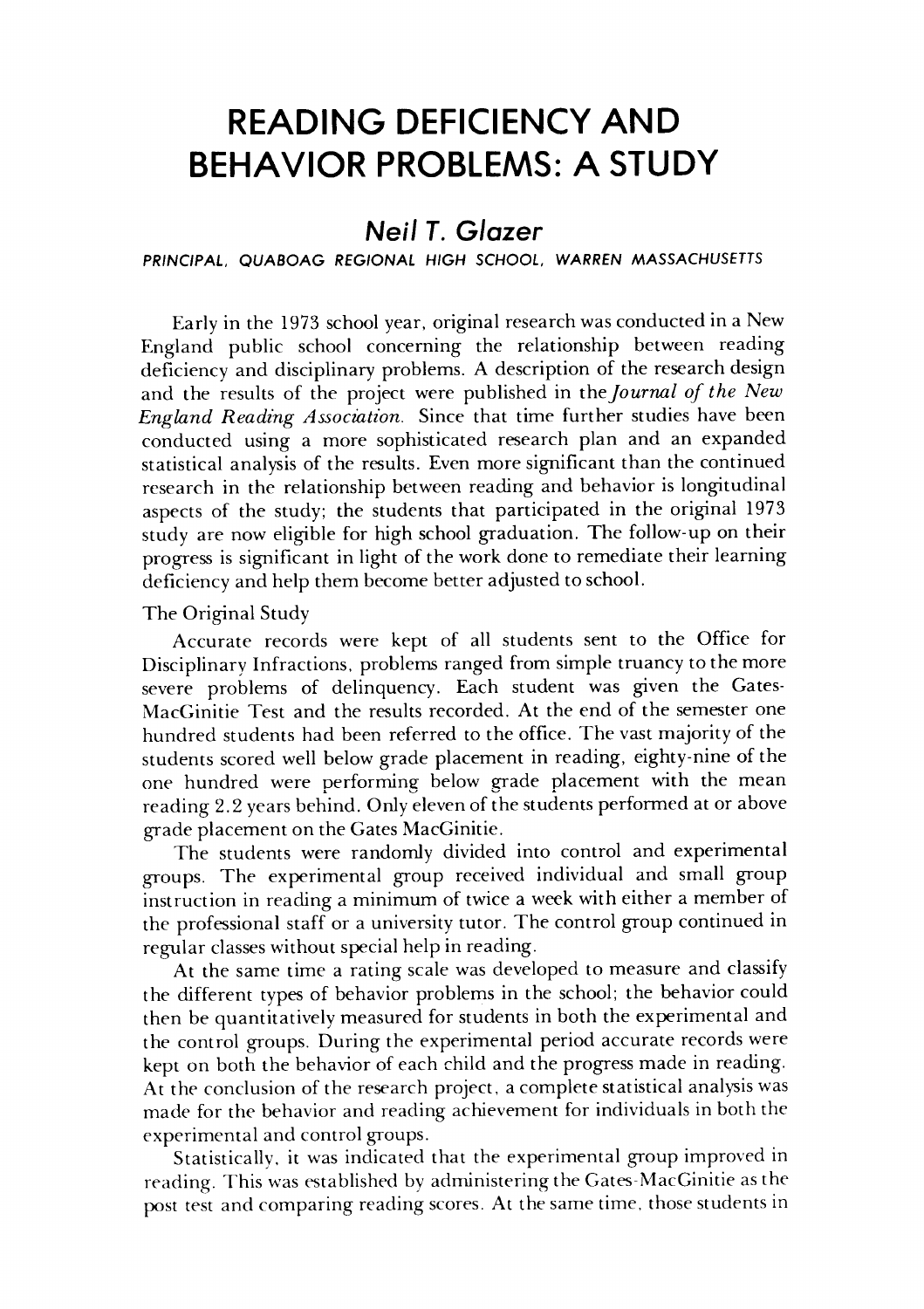the experimental group experienced a greatly diminished misbehavior the experimental group experienced a greatly diminished misbehavior pattern. Only a small number of the students were referred to the office, pattern. Only a small number of the students were referred to the office, and those who were sent for discipline were referred for violations con and those who were sent for discipline were referred for violations considered less severe. The control group was post tested using the Gates-sidered less severe. The control group was post tested using the Gates-MagGinitie and their behavior statistically examined. It is interesting to MagGinitie and their behavior statistically examined. It is interesting to note that their reading did not improve and at the same time, the behavior note that their reading did not improve and at the same time, the behavior of the students continued to be disruptive despite the traditional efforts to of the students continued to be disruptive despite the traditional efforts to remediate the misbehavior. The research indicates that there is a remediate the misbehavior. The research indicates that there is a relationship between reading and discipline problems in the school, and relationship between reading and discipline problems in the school, and that when the reading deficiency is remediated, it has a direct effect on the that when the reading deficiency is remediated, it has a direct effect on the behavior of the student. behavior of the student.

In conclusion it was felt that schools should follow the example set by In conclusion it was felt that schools should follow the example set by the medical profession in dealing with health problems. Certainly, little the medical profession in dealing with health problems. Certainly, little progress would be made if physicians would treat only the symptom of the progress would be made if physicians would treat only the symptom of the disease and show no concern for the cause. Educators are concerned with disease and show no concern for the cause. Educators are concerned with the increase in discipline problems in the public school, the last two Gallup the increase in discipline problems in the public school, the last two Gallup polls of concerns in education clearly indicate the national problem in polls of concerns in education clearly indicate the national problem in controlling students. The poll listed discipline as the number one concern. controlling students. The poll listed discipline as the number one concern. Educators are attempting to deal with the symptom of the problem but few Educators are attempting to deal with the symptom of the problem but few have given serious thought to the cause. If we are to ever improve public have given serious thought to the cause. If we are to ever improve public education we must examine and remediate the cause of misbehavior. education we must examine and remediate the cause of misbehavior.

#### Longitudinal Aspects of the Study: Longitudinal Aspects of the Study:

The majority of the students who participated in the original study are The majority of the students who participated in the original study are now eligible for high school graduation. It is of great interest and importance to follow these students through their educational career. If the portance to follow these students through their educational career. If the original study is to have an impact on schools, it must be shown that original study is to have an impact on schools, it must be shown that students who tend to read at or above grade level and are well adjusted in students who tend to read at or above grade level and are well adjusted in their behavior will be more successful and eventually graduate. The their behavior will be more successful and eventually graduate. The following is the statistical breakdownof the progress made by students from following is the statistical breakdown of the progress made by students from the original study. It should be noted that those in the original control and experimental groups did not receive special attention in reading after the experimental groups did not receive special attention in reading after the conclusion of the research project. The original random sample of students conclusion of the research project. The original random sample of students was used as a means of comparing the reading and behavior of the total was used as a means of comparing the reading and behavior of the total school population to the group referred to the office. From the data, it is apparent that educators can make some rather school population to the group referred to the office. From the data, it is apparent that educators can make some rather

accurate prognoses concerning students early in the student's schoolcareer. accurate prognoses concerning students early in the student's school career. The research for this project involved students in grades seven and eight, The research for this project involved students in grades seven and eight, from the results of the longitudinal study it is apparent that those students from the results of the longitudinal study it is apparent that those students who experienced difficulty in both reading and behavior in the early years who experienced difficulty in both reading and behavior in the early years of junior high did not graduate from high school and conversely, thosewho of junior high did not graduate from high school and conversely, those who were not referred to the school disciplinarian and were reading at or above were not referred to the school disciplinarian and were reading at or above grade level were successful in completing high school. Of the students in the original 1973 study, 54% of the children identified as having disciplinary original 1973 study, 54% of the children identified as having disciplinary and reading problems did not graduate while only 13% of the random and reading problems did not graduate while only 13% of the random sample of students from the same school did not graduate. sample of students from the same school did not graduate.

This type of information isextremely important for everyone involved in This type of information is extremely important for everyone involved in